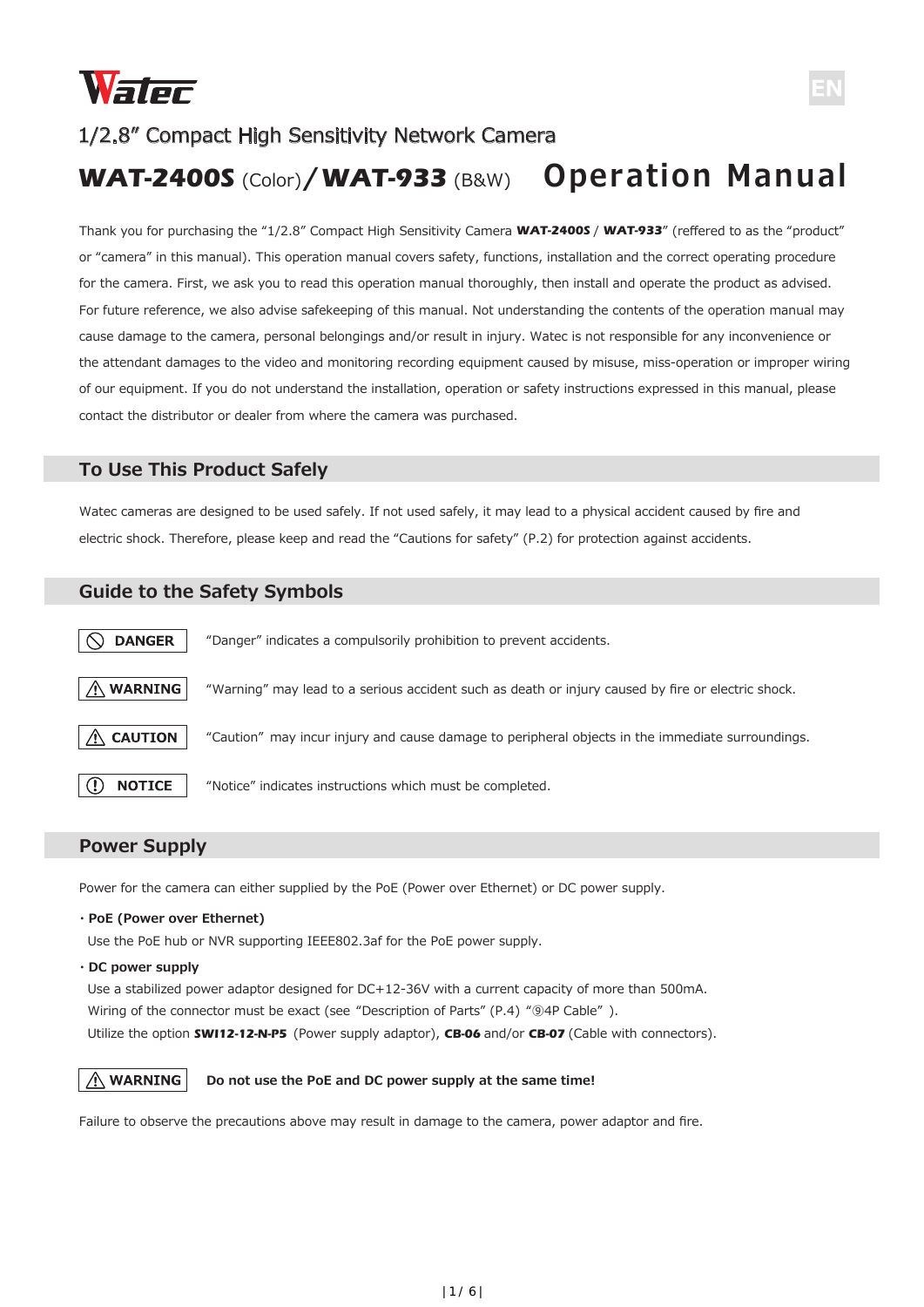## **Cautions for Safety**

Please read and understand the "Cautions for safety" below to ensure the correct use of the product.

- **DANGER ・Do not disassemble and/or modify the camera. ・Do not operate the camera with wet hands. WARNING ・Use the camera within the range of the power supply voltage specifications** The recommended voltage is DC+12 - 36V (DC+12V recommended). Also, we advise the use of an "inline fuse" power line to protect the camera and peripheral equipment, where applicable. **・Do not expose the camera to wetness or high moisture conditions.** The camera is designed and approved for indoor use only. The camera is not water-resistant or waterproof. **・Protect the camera from condensation.** Keep the camera dry at all times during storage and operation. **・Should the camera not work properly, unplug the power immediately.**  Check the camera according to the "Problems and Trouble Shooting" (P.6) section. **CAUTION ・Avoid the striking of hard objects or dropping the camera.** The camera use high quality electrical parts and precision components and may inadvertently be damaged if not cared for properly. **・Do not install the camera in a position subject to direct sunlight.** Sunlight shinning directly onto the camera lens can cause damage to the sensor. **・Select a stable place for installation of the camera.** Use an appropriately rated mount durable and strong for all installation position. **・Do not move the camera with the cables connected.** Before moving the camera, always remove any cables from the rear of the camera first. **・Avoid using the camera near any strong electro-magnetic field.** In the event of exposure to electromagnetic waves (causing the monitored image to become distorted) we recommend the camera be shielded by an appropriate protective casing. **NOTICE** ∩ **・**Since the camera may become hot during operation, please provide a sufficient space around the camera for heat dissipation. When you remove the camera, please let time pass for heat dissipation as well.
	- **・**Unplug the camera when unused for long periods of time.
	- ・ Turn off the power of the camera before inserting or removing the microSD/SDHC/SDXC.

#### **Notes on Use**

- ・Use an image that you have recorded on the product without authorization, there is a case where the conduct of the disclosure, etc. it becomes infringement of copyright and portrait rights.
- ・In the video and sound to be taken using the camera, which can identify the individual will be personal information. Publishing the video and sound will be necessary to obtain a pre-approval, it will be the responsibility of those who operate the system.
- ・Because the use at the place of high temperature and humidity adversely affects an internal parts, and life shortens by deterioration, please be careful about use enough. We recommend use less than 30℃.
- ・ About the damage such as the losses of the data which occurred because of blackouts, we do not take responsibility.
- ・ The camera has aim to use by factories, commercial facilities and general households. Operating the camera close to a radio and/or television may lead to interference, and then use the camera after change the installation position and/ or wiring.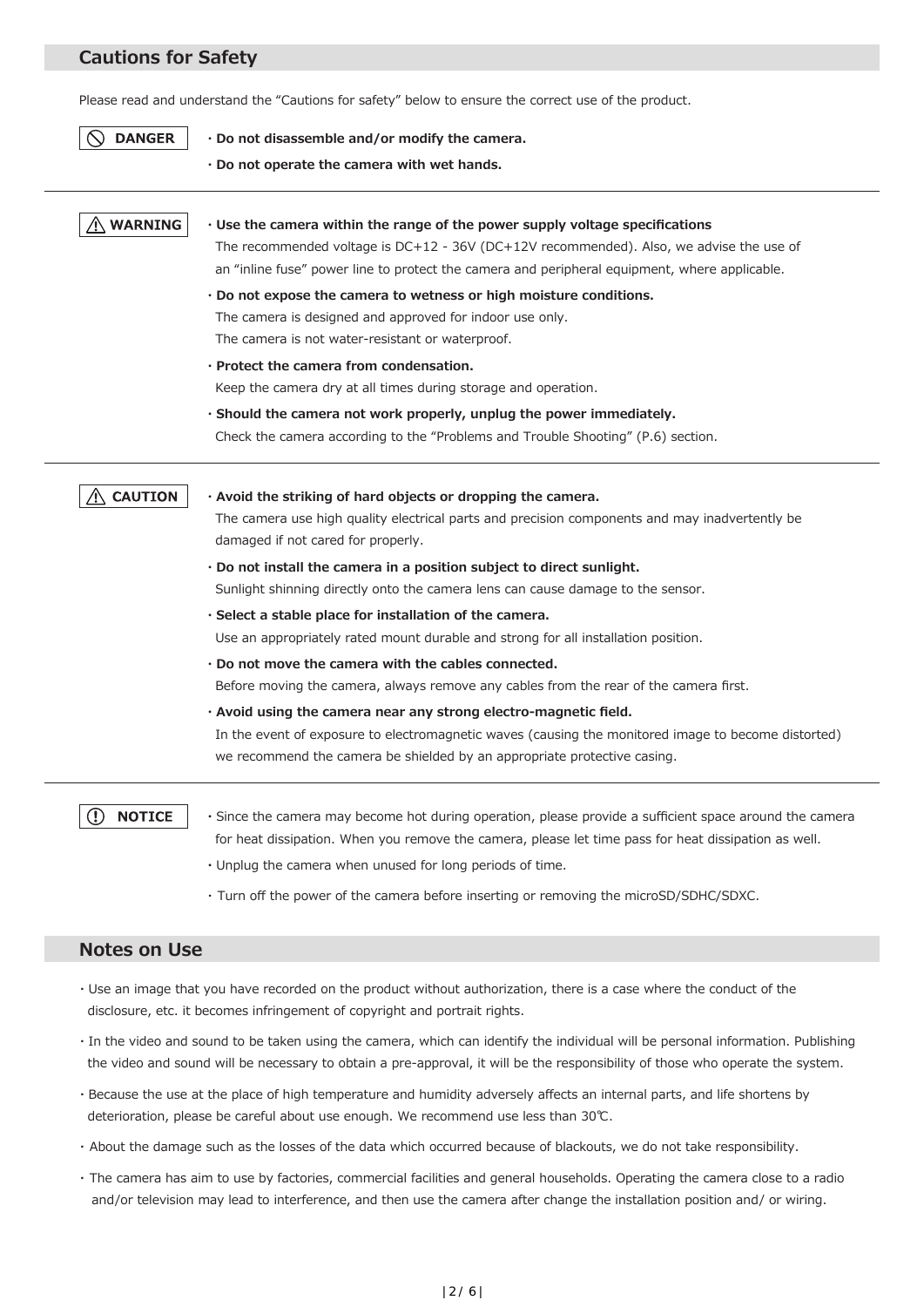## **Security Cautions**

When using the camera, take appropriate measures to avoid the following security breaches.

- ・Disclosure of private information via the camera
- ・Unauthorized use of the camera by a third party
- ・Interference or suspension of the use of the camera by a third party

You are responsible for the security of the camera and its use. Take the following measures to avoid security breaches.

- ・To prevent unauthorized access, disclosure of private information, interference, information of suspension of access to the camera, make sure the firmware of the camera is up to date.
- ・Do not reveal the user names and passwords required to access the camera to an unknown party.
- ・When sending the camera for service or transferring it to another party, reset it to its factory default settings.

## **EMC Information**

The camera is in conformity with standards carried out by authorized organization in Japan.

FCC Part15 Class B

EN61000-6-3 / EN50130-4

#### **FCC Notice "Declaration of Conformity Information"**

The camera has been tested and found to comply with the limits for a Class B digital device, pursuant to Part 15 of the FCC Rules. These limits are designed to provide reasonable protection against harmful interference in a residential installation. This equipment generates, uses and can radiate radio frequency energy and, if not installed and used in accordance with the instructions, may cause harmful interference to radio communications. However, there is no guarantee that interference will not occur in a particular installation. If this equipment does cause harmful interference to radio or television reception, which can be determined by turning the equipment off and on, the user is encouraged to try to correct the interference by one or more of the following measures:

- ・ Reorient or relocate the receiving antenna.
- ・ Increase the separation between the equipment and receiver.
- ・ Connect the equipment into an outlet on a circuit different from that to which the receiver is connected.
- ・ Consult the dealer or an experienced radio/TV technician for help.

**Watec, Inc.** 557 Oregon Trail Pine Bush NY 12566-5310, USA TEL: +1-845-359-1490 FAX: +1-845-359-1391557

**DANGER** Do not modify the camera. A modified camera may not conform to EMC standards.



**NOTICE** 

Please use an auxiliary power supply (eg: UPS) to this camera to comply with EN50130-4 of EMC standards. Compatibility of EMC will have tested using the accessories and options.

In order to reduce the generation of unnecessary signals, pass the LAN cable (Shielded cable recommended) through the clamp filter and connect.



## **Contents**

Referring to the illustration below, confirm all parts are present upon receipt of camera.







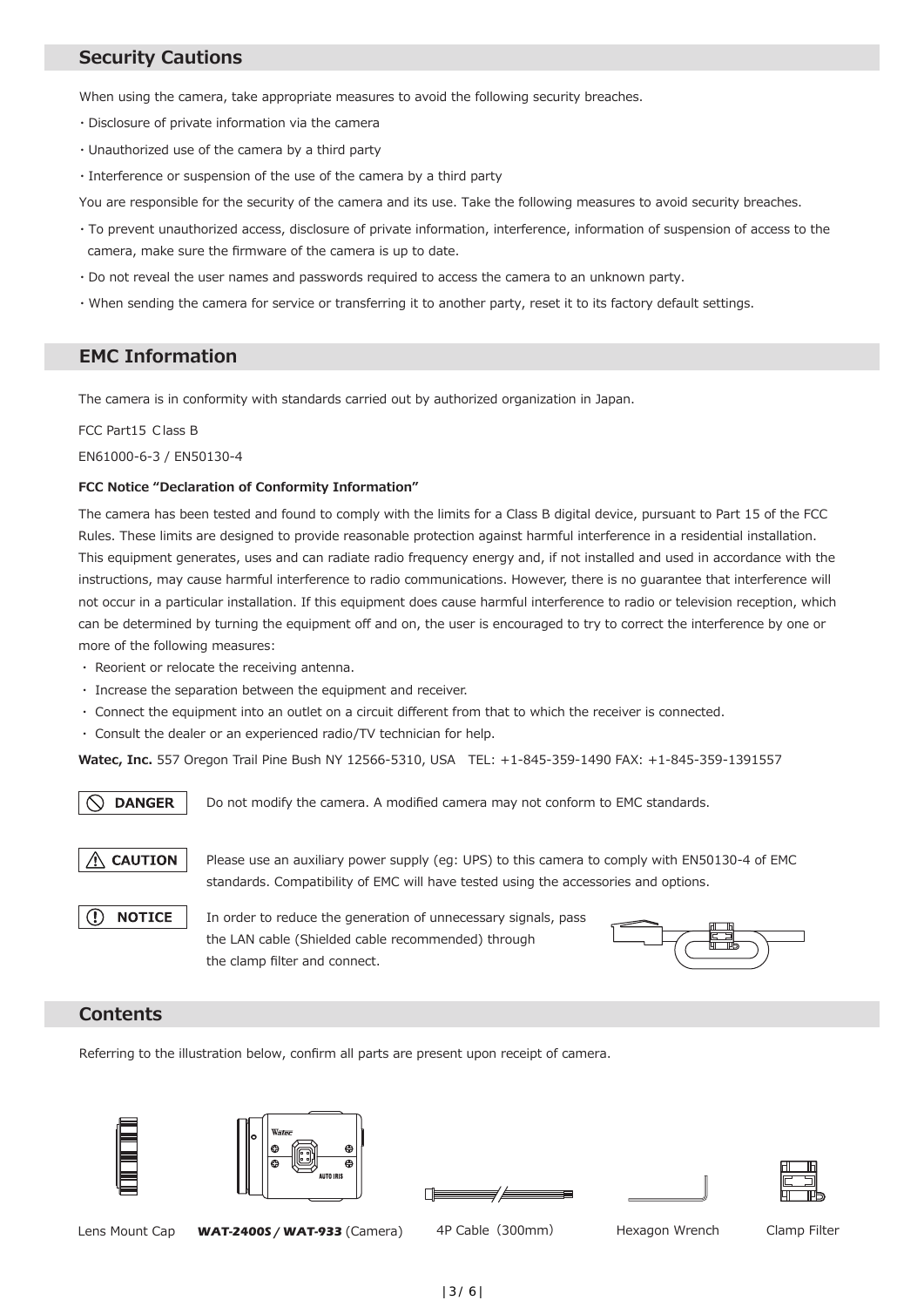## **Description of Parts**



#### ①IMAGE SENSOR / Sensor Window

The light receiving face of the image sensor. Dirt, water or oil deposits on the image sensor will cause an unclear picture on the monitor. Attach the lens cap to protect the lens and the sensor from contamination and damage.

#### ②LENS MOUNT

Mount for the lens (CS-mount)

#### **Rear**

**Front**



#### ⑥4P Connector

The terminal for POWER IN / MIC. IN signal output. Use the attached "⑨4P Cable" for this purpose.

| Pin No. | Cable Color  | Function             |
|---------|--------------|----------------------|
|         | Blue         | MIC. IN $(+)$        |
|         | Yellow       | $MIC.$ IN $(-)$      |
|         | <b>Black</b> | <b>GND</b>           |
|         | Red          | POWER IN (DC+12-36V) |

⑦microSD Card Slot

Turn the power off before inserting the microSD card. Insert the card until it clicks into the slot.

Recommended Operating Conditions

- ・SDHC / SDXC standard
- ・MLC type
- ・SD Speed Class CLASS 10 or more
- ・Capacity of 128GB or less
- \*The exact performance is not guaranteed for all SD cards meeting the requirement described above.

#### ⑧LAN Connector (RJ45)

Connect the LAN cable (Commercially available product). Check the mac address on the bottom of the body. Recommended Operating Conditions

- ・CAT5e or more
- ・Cable length 100m or less
- ・Shielded cable
- \*Pass the LAN cable through the optional clamp filter
- 2 times or more.



#### ③CS MOUNT SET SCREWS (BACK FOCUS)

3 adjustable hexagonal screws are placed at intervals of 120 degree around for focusing of the lens. Use the supplied hexagon wrench for adjusting the back focus.

## ④AUTO-IRIS SOCKET

This socket is for the DC auto-iris lens cable connector.

#### *STRIPOD MOUNTING SCREW HOLES*

Mounting holes for stands. The size of these threads are  $1/4$ ", 20 threads,  $4.5\pm0.2$ mm, which is the same as any standard camera tripod (U1/4").



#### ⑨4P Cable

Wiring of the connector must be exact. Be careful not to touch the other terminal while wiring. Protect the wiring portion by using insulation tape after wiring.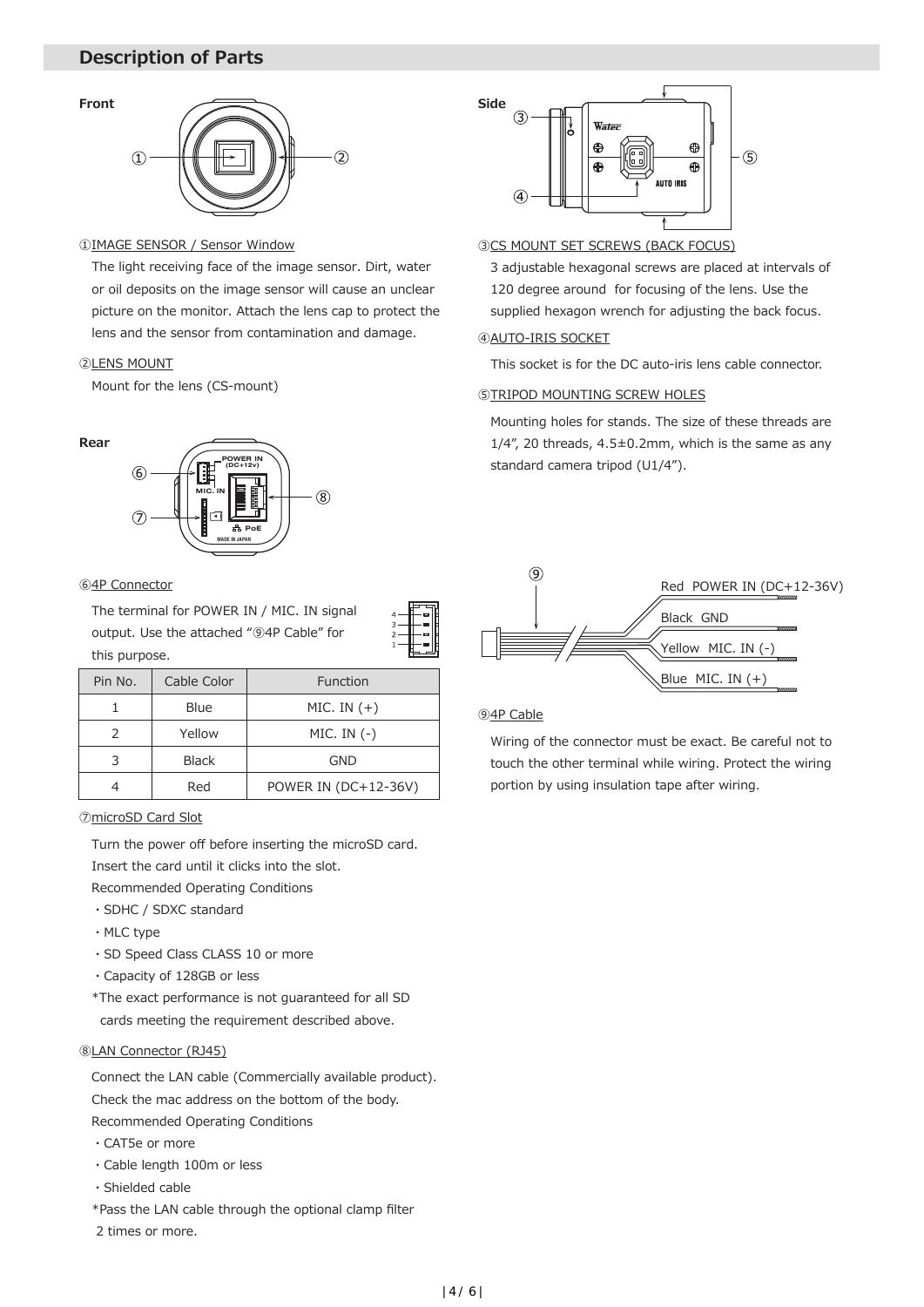## **Set-up and Operation**

- 1) Ensure that the power to the camera and the peripheral equipment is turned off before making any connections.
- 2) Remove the lens mount cap from the camera and attach the CS-mount lens on "②LENS MOUNT" . Use the option **30CMA-R** (C-mount adaptor) when a C-mount lens is used.
- 3) Connect a LAN cable (shielded cable recommended) to the local network or the Internet. With the DC power supply, refer to the "Description of Parts" (P.4) "⑨4P Cable" , please be connected to the "⑥4P Connector" with the attached 4P cable. Utilize the option **CB-06** and/or **CB-07** (Cable with connectors).
- 4) Turn on the power to the camera, monitor and all other allied equipment. When a picture cannot be obtained on the monitor, or a problem occurs, check and follow the procedure mentioned in the "Problems and Trouble Shooting" (P.6).
- 5) Adjust the focus and iris until optimal image clarity though the lens is achieved. If the picture is still out of focus, loosen "③CS MOUNT SET SCREWS" with the supplied hexagon wrench to move the lens forwards until a fully focused is obtained.

| Lens Type                                                                                                                                         | Operation                                                                            |  |  |
|---------------------------------------------------------------------------------------------------------------------------------------------------|--------------------------------------------------------------------------------------|--|--|
| Adjust the focus and iris to the best position on the lens.<br>Manual Lens                                                                        |                                                                                      |  |  |
| Back focus adjustment is required via CS Mount.<br>Motorized Zoom Lens<br>Adjust the iris level on the camera, then adjust the focus on the lens. |                                                                                      |  |  |
| DC Auto-iris Lens                                                                                                                                 | Set the DC iris operation setting on the browser, then adjust the focus on the lens. |  |  |

6) When detailed settings are required or a clear image is not obtained, set the various function of the camera with a PC.

## **Options**

This product exerts the optimum performance with our recommended options. Please take a look at our website and catalog introducing more options. Contact the distributor or dealer for purchase.



**VARIOUS LENSES** We offer lenses maximizing the performance of the camera.



**CB-06** (POWER IN / LINE IN) Utilize when connecting the LINE output.



**SWI12-12-N-P5** A power supply adaptor (DC+12V) supporting the camera.



**CB-07** (POWER IN / MIC. IN) Utilize when connecting the MIC. which is a plug-in power type.



**30CMA-R**

This lens mount adaptor is used to convert a CS-mount to a C-mount.



## **MS50**

With the coupler structure, the camera can be adjusted to any desired angle.